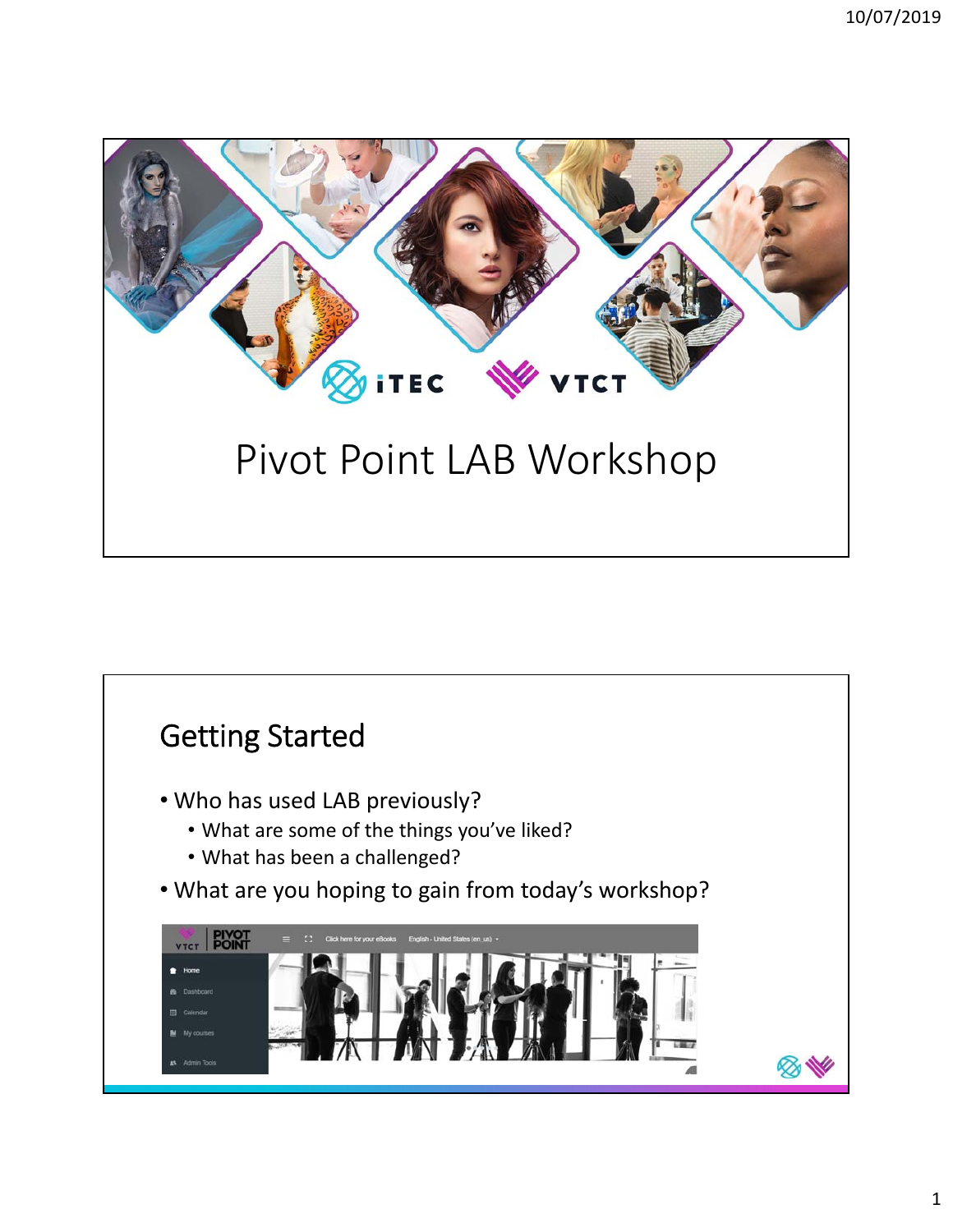# Topics we will cover today

- Users
	- Create and edit
- Classes
	- How to create a class
	- Assign users to a class
		- Using the student self‐registration option
- Learning Paths
	- Add to a class
	- Edit a learning path
	- Create a learning path
- Create a quiz

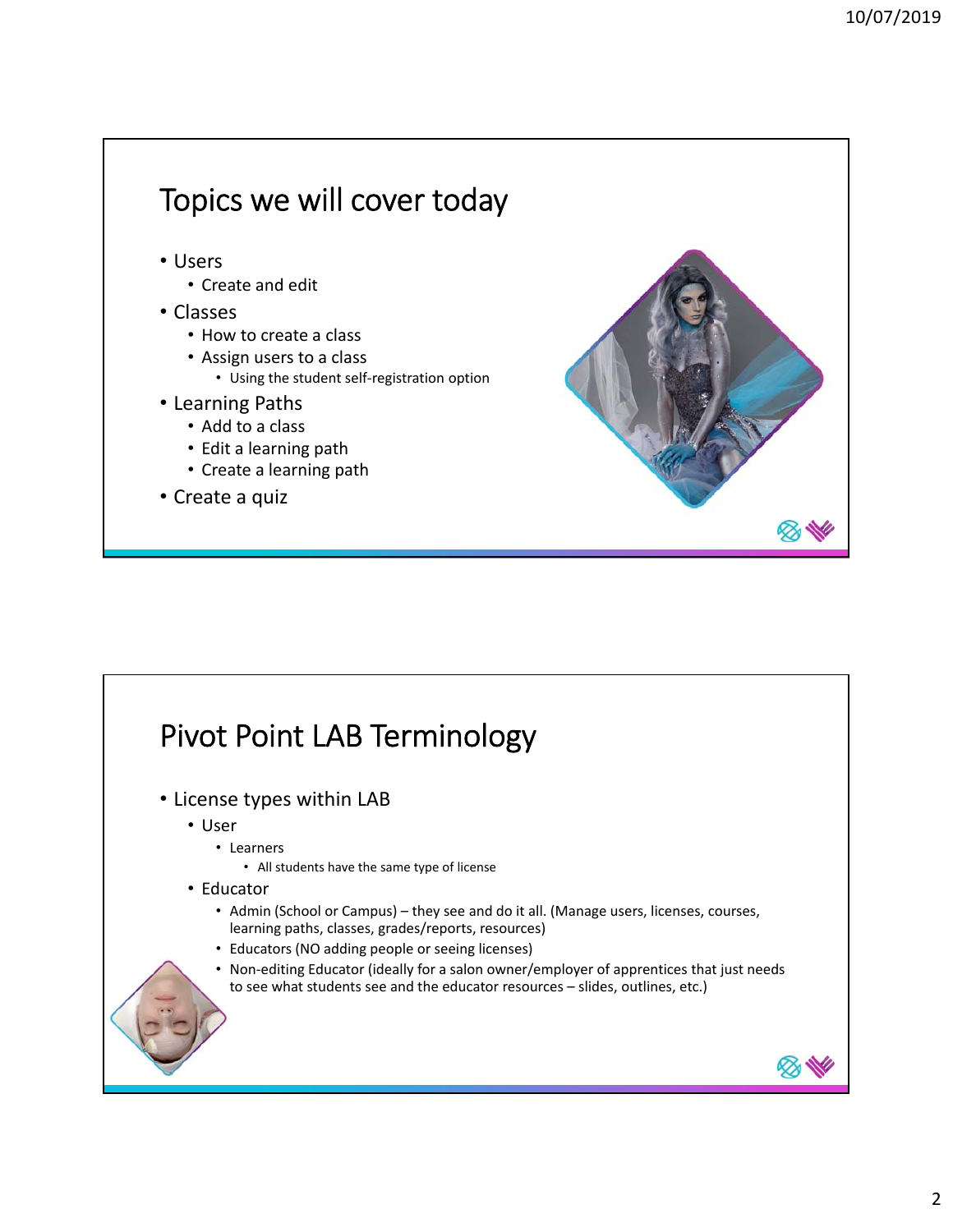⊗

**BOY NO** 

## Pivot Point LAB Terminology

#### • Classes

- Cohorts or groups of students
- Can have as many different classes as you'd like and can name them as you wish.
	- ie. Monday 9:00 am class, Tuesday 10:00 am class or
	- Level 2 Hair Apprens, Level 2 Barber Apprens, etc.

#### • Learning Paths

- The curriculum you use to teach your class
- You can have 1 or many learning paths for a class
- Any Learning Path can be segmented further into "groups".
	- Groups can be setup by the week or class session for when you will be meeting with your learners.
- Courses
	- The segments, or "chunks" of material that make up the learning paths

### Things to Remember:

- You are assigned to a "School". This is the 'platform' that you log in to.
- School = Centre, Campus = Sites
	- "Schools" can have multiple "campuses".
- Login is tied to an email address. You can only use an email once in LAB. It will always be linked to that specific school.
	- This is why you have fake emails for our "VTCT Workshop School".
- There can be multiple educators in a school or campus.
- All Learning Paths within the school are seen by **all Educators**.
- Educators from another campus can see what is happening in your campus.